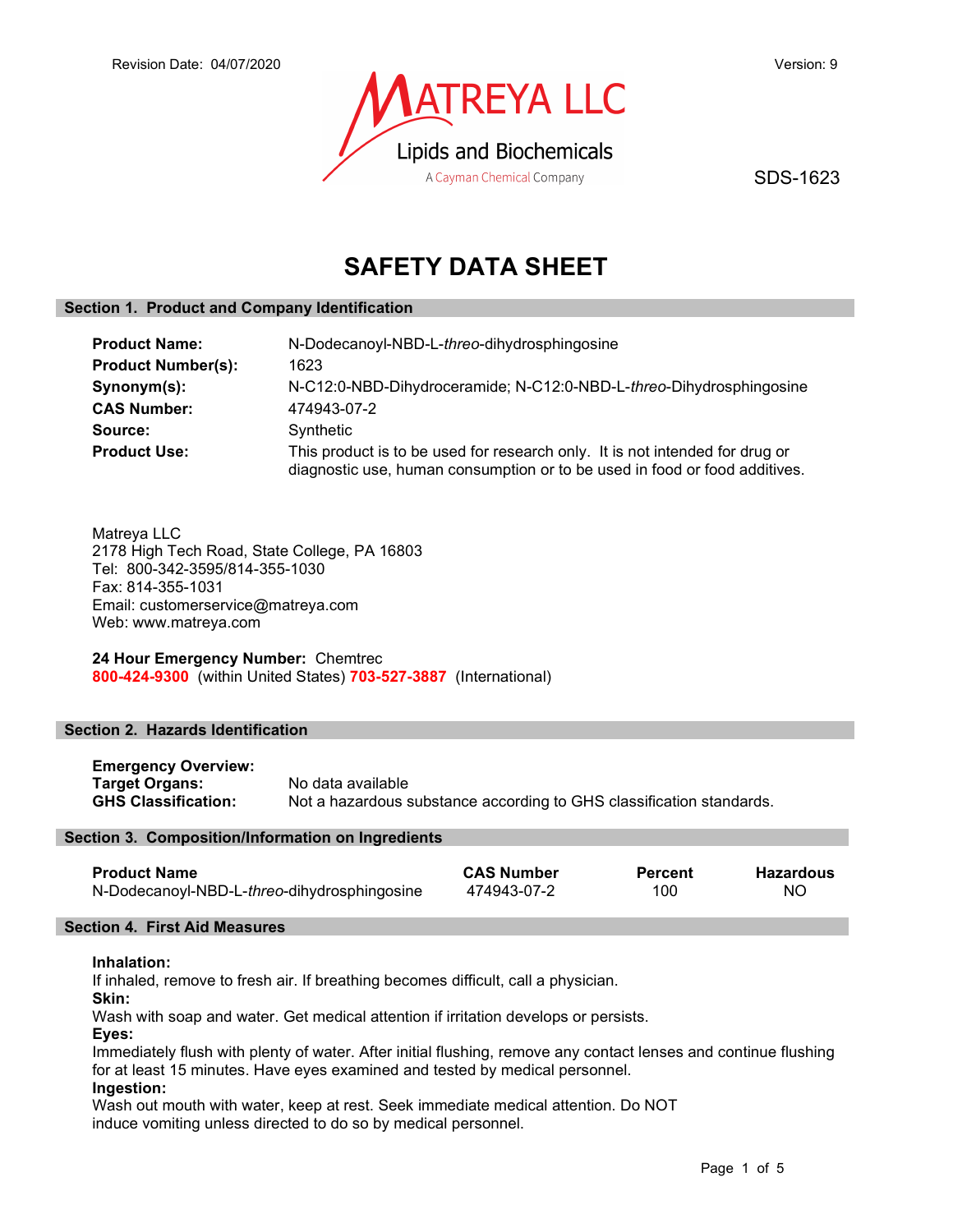#### Section 5. Fire Fighting Measures

#### Suitable extinguishing media:

Use dry chemical, alcohol-resistant appropriate foam, carbon dioxide, or water spray. Specific hazards arising from the chemical: No data available Special protective actions for fire fighters: No data available Special protective equipment for fire fighters: Wear breathing apparatus and use water spray to keep fire-exposed containers cool.

#### Section 6. Accidental Release Measures

#### Personal precautions:

Wear appropriate personal protective equipment. After contact with skin, wash immediately with plenty of water.

#### Environmental precautions:

Do not let product enter drains.

### Methods and Materials for containment and cleaning up:

Sweep up and keep in suitable, closed container for disposal.

#### Section 7. Handling and Storage

#### Precautions for safe handling:

Avoid contact with eyes, skin or clothing. Do not ingest. Use only with adequate ventilation. Keep sealed when not in use. Wear appropriate personal protective equipment.

### Conditions for safe storage, including incompatibilities:

Recommended storage temperature: -20°C. Keep container tightly closed in a dry and well-ventilated place.

#### Section 8. Exposure Controls/Personal Protection

This product contains no substances with occupational exposure limit values.

#### Engineering Controls:

No specific ventilation required.

# Personal Protective Equipment:

#### Respiratory protection:

Respiratory protection is not required. Where protection from nuisance levels of dusts are desired, use type N95 (US) or type P1 (EN 143) dust masks. Use respirators and components tested and approved under appropriate government standards such as NIOSH (US) or CEN (EU).

# Hand protection:

For prolonged or repeated contact use protective gloves. Recommended: Nitrile rubber Eye protection:

Safety eyewear should be worn at all times to avoid exposure to liquid splashes, mists, or dusts. Recommended: Safety glasses with side shields or goggles.

#### Skin protection:

Protective clothing should be selected specifically for the working place, depending on concentration and quantity of the hazardous substances handled. Recommended: Lab coat

#### Section 9. Physical and Chemical Properties

Appearance: Solid

**Odor:** No data available **Odor threshold:** No data available in the state of the state of the state of the state and the state of the state of the state of the state of the state of the state of the state of the state of the state of the state of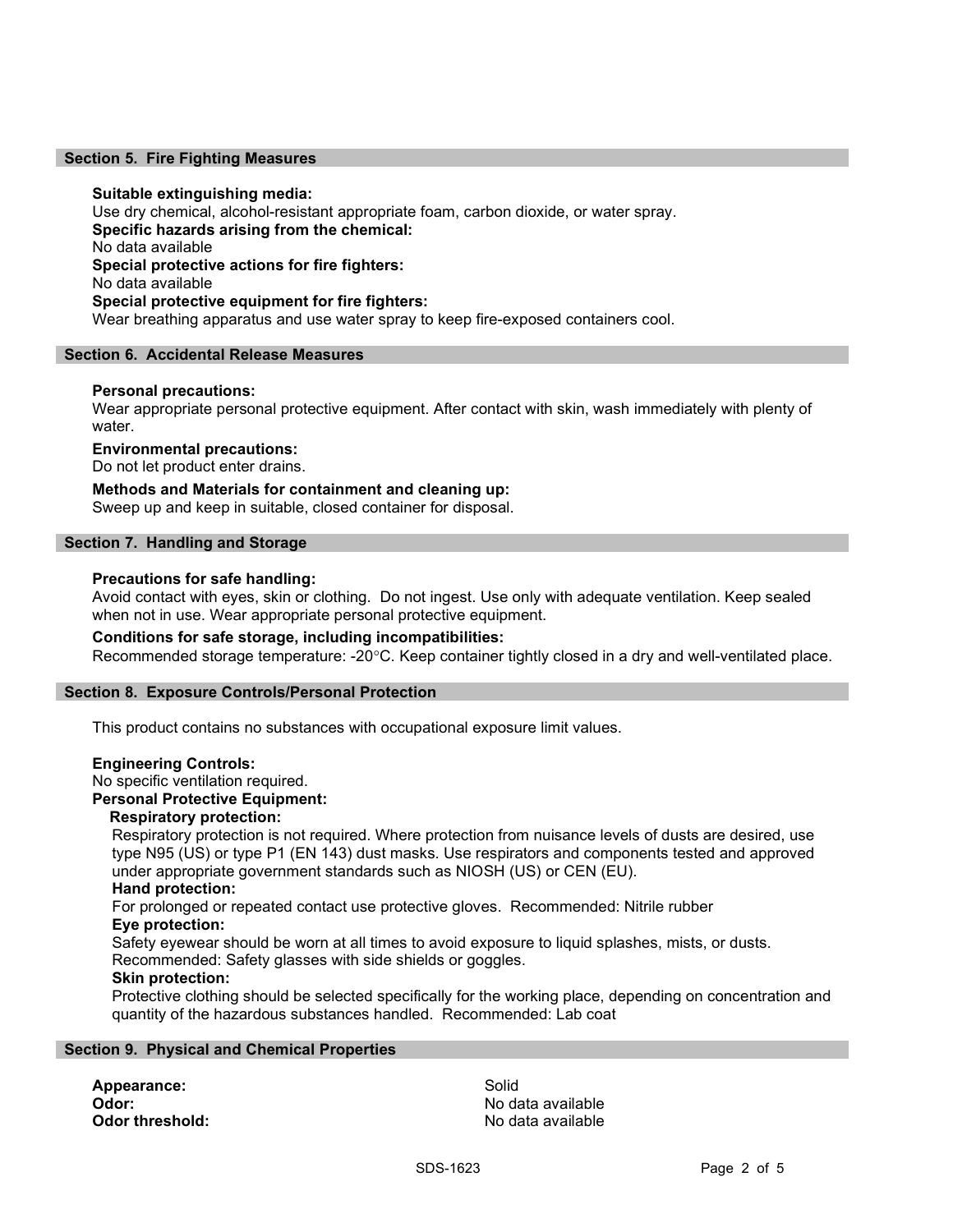**pH:**  $\blacksquare$ Melting/Freezing point:<br>
Initial boiling point and boiling range: No data available Initial boiling point and boiling range: Flash point: No data available Evaporation rate: No data available **Flammability (solid, gas):** No data available is not all the set of the set of the set of the set of the set of the set of the set of the set of the set of the set of the set of the set of the set of the set of the set of Upper/Lower flammability or explosive limit: No data available Vapor pressure: No data available Vapor density: No data available Relative density:<br> **Relative density:**<br> **Solubility (ies):**<br> **Solubility (ies):**<br> **Nethanol, chlorofolynomials** Methanol, chloroform/methanol, 2:1 Partition coefficient (n-octanol/water): No data available Auto-ignition temperature: No data available Decomposition temperature: **Viscosity:** No data available Molecular formula: C<sub>36</sub>H<sub>63</sub>N<sub>5</sub>O<sub>6</sub> Molecular weight: 662

#### Section 10. Stability and Reactivity

#### Reactivity:

Stable under recommended storage conditions.

#### Chemical stability:

Stable under recommended storage conditions.

Possibility of hazardous reaction: No data available

Conditions to avoid: No data available

Incompatible materials:

No data available

Hazardous decomposition products: No data available

#### Section 11. Toxicological Information

#### Acute toxicity: No data available

Skin corrosion / irritation: No data available

Serious eye damage / irritation: No data available Respiratory or skin sensitization: No data available

Germ cell mutagenicity: No data available

# Carcinogenicity:

No component of this product present at levels greater than or equal to 0.1% is identified as a carcinogen or potential carcinogen by IARC, ACGIH, NTP or OSHA.

Reproductive toxicity: No data available

Specific target organ toxicity - single exposure: No data available

Specific target organ toxicity - repeated exposure:

No data available

Aspiration hazard: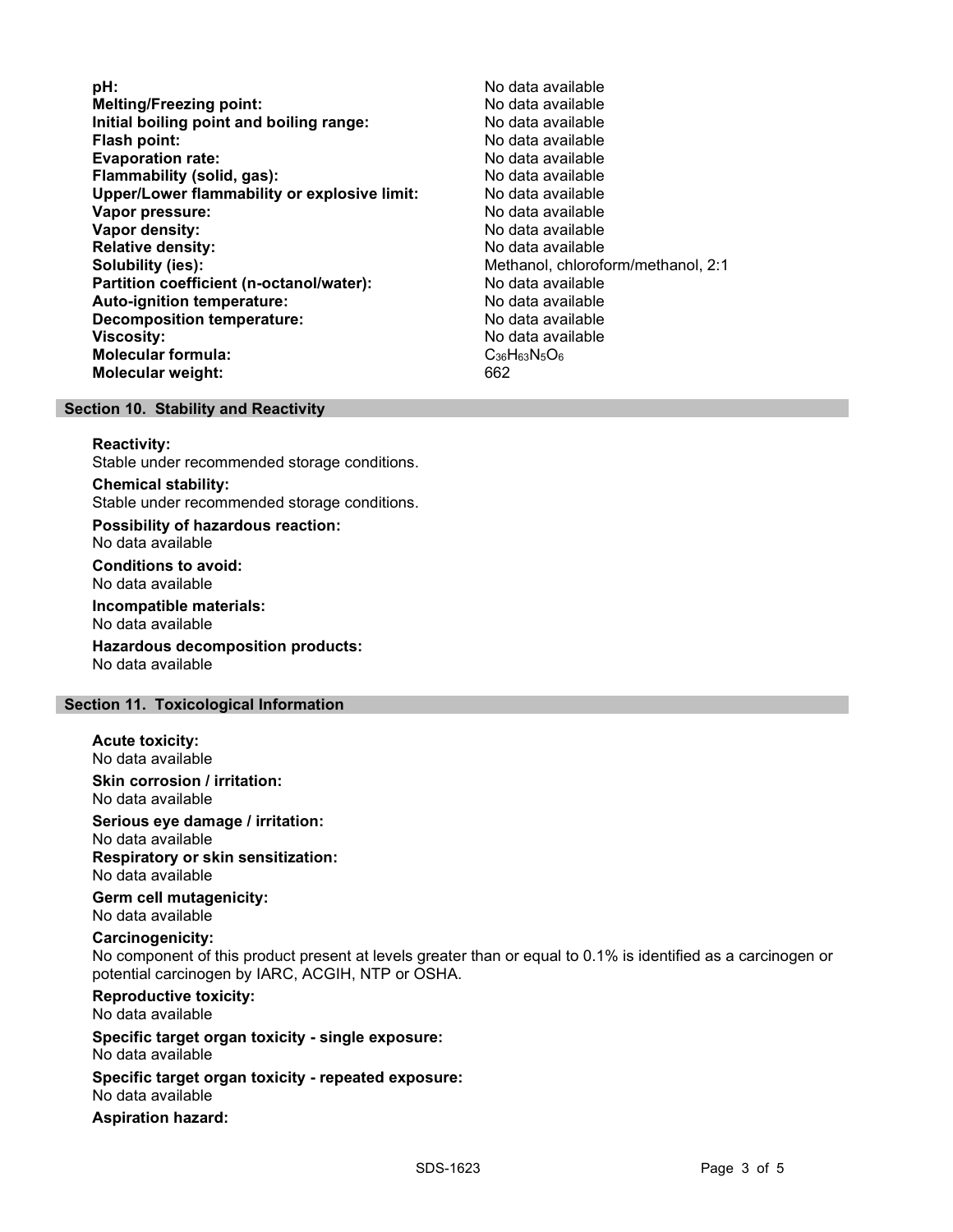#### Section 12. Ecological Information

Toxicity:

No ecological data available for this product. Persistence and degradability: No data available

Bioaccumulative potential: No data available

Bioaccumulation: No data available

Mobility in soil: No data available

Other adverse effects: No data available

### Section 13. Disposal Consideration

#### Disposal methods:

Observe all federal, state and local environmental regulations.

#### Section 14. Transportation Information

| DOT (US)<br><b>UN Number:</b>                       | Not dangerous goods |
|-----------------------------------------------------|---------------------|
| <b>Land Transport ADR/RID</b><br><b>UN Number:</b>  | Not dangerous goods |
| <b>Maritime Transport IMDG</b><br><b>UN Number:</b> | Not dangerous goods |
| <b>Air Transport ICAO/IATA</b><br><b>UN Number:</b> | Not dangerous goods |

#### Section 15. Regulatory Information

Product Name<br>Dodecanoyl-NBD-L-*threo*-dihydrosphingosine<br>Dodecanoyl-NBD-L-*threo*-dihydrosphingosine<br> $474943-07-2$ N-Dodecanoyl-NBD-L-threo-dihydrosphingosine

#### SARA 302 Components:

No chemicals in this material are subject to the reporting requirements of SARA Title III, Section 302.

### SARA 313 Components:

This material does not contain any chemical components with known CAS numbers that exceed the threshold (De Minimis) reporting levels established by SARA Title III, Section 313.

# SARA 311/312 Hazards:

No 311/312 SARA Hazards

# California Prop. 65 Components:

This product does not contain any chemicals known to State of California to cause cancer, birth, or any other reproductive defects.

# DSL/NDSL status: